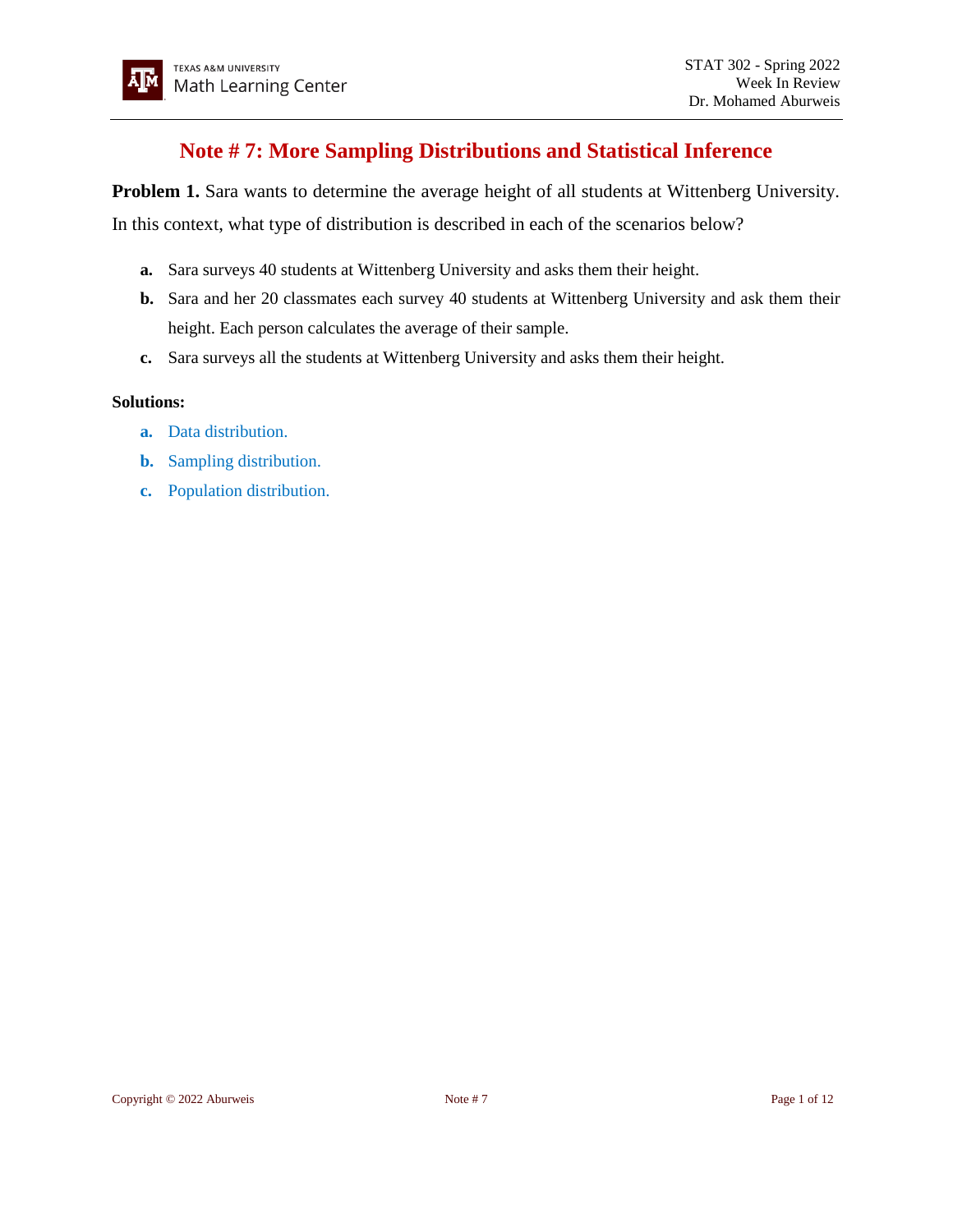

**Problem 2.** In a certain year, according to the National Census Bureau, the number of people living in a household had a mean of 4.2 and a standard deviation of 1.9. This is based on census information for the population. Suppose the Census Bureau instead had estimated this mean using a sample of 100 homes. Suppose the sample had a mean of 4.8 and a standard deviation of 1.5.

- **a.** What is the mean of the population distribution?
- **b.** What is the standard deviation of the population distribution?
- **c.** What is the mean of the data distribution?
- **d.** What is the standard deviation of the data distribution?
- **e.** What is the mean of the sampling distribution?
- **f.** What is the standard deviation of the sampling distribution?

- **a.**  $\mu = 4.2$
- **b.**  $\sigma = 1.9$
- **c.**  $\bar{x} = 4.8$
- **d.**  $s = 1.5$
- **e.**  $Mean = \mu = 4.2$
- **f.** Standard Error=  $SE = \frac{\sigma}{6}$  $\frac{\sigma}{\sqrt{n}} = \frac{1.9}{\sqrt{10}}$  $\frac{1.9}{\sqrt{100}} = \frac{1.9}{10}$  $\frac{1.9}{10}$  = 0.19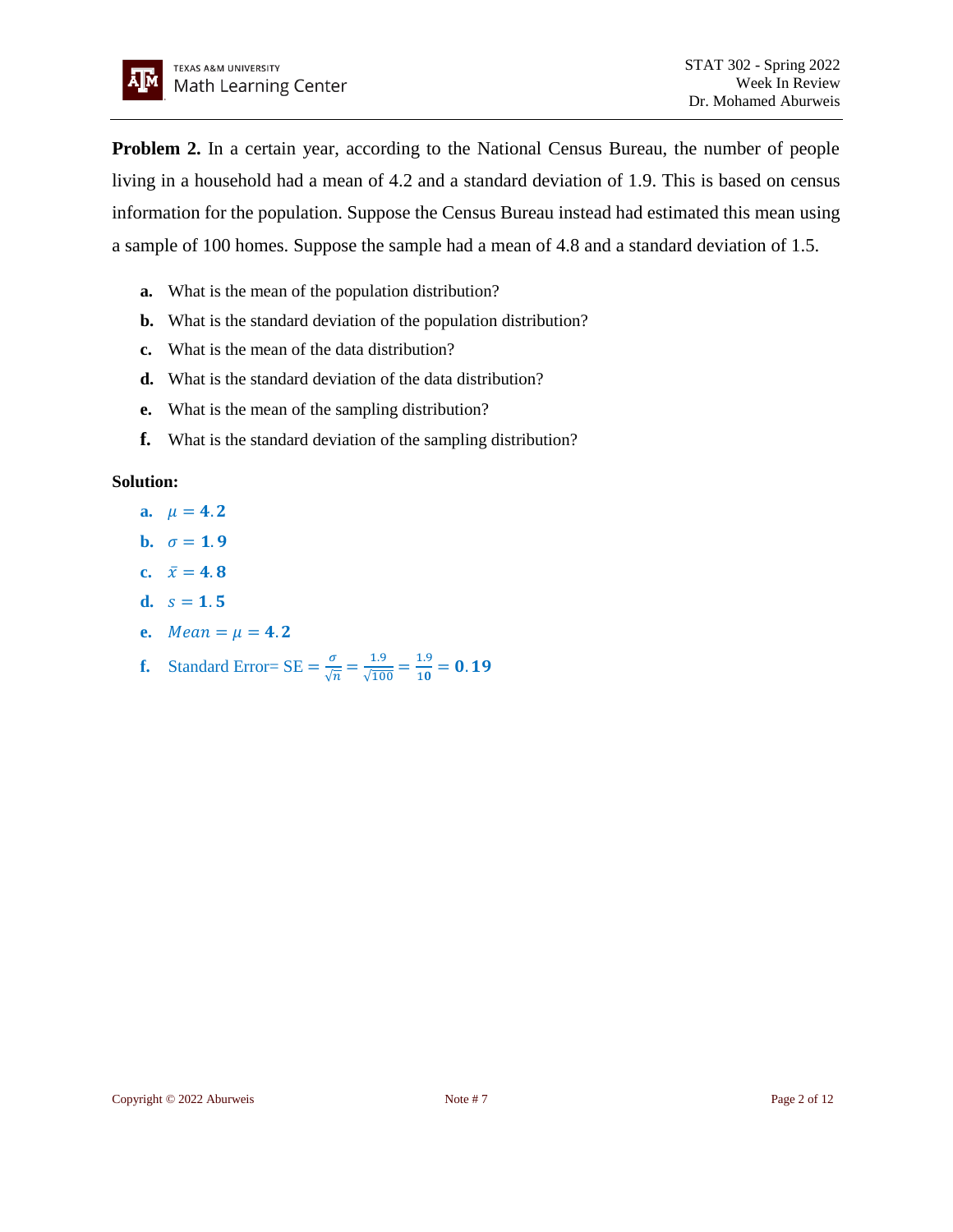**Problem 3.** The National Center for Health Statistics reports that the systolic blood pressure for all males 35-44 years old has a mean of 122 and a standard deviation of 12. The medical director of a very large company looks at the medical records of 100 randomly selected male executives in this age group and finds that the mean systolic blood pressure in this sample is  $\bar{x} = 128.4$ , with a standard deviation of 8.

- **a.** What is the mean of the sampling distribution of  $\bar{x}$ ?
- **b.** What is the standard deviation of the sampling distribution of  $\bar{x}$ ?
- **c.** What is the shape of the sampling distribution of  $\bar{x}$ ?

- **a.**  $Mean = \mu = 122$
- **b.** Standard Error=  $SE = \frac{\sigma}{6}$  $\frac{\sigma}{\sqrt{n}} = \frac{12}{\sqrt{10}}$  $\frac{12}{\sqrt{100}} = \frac{12}{10}$  $\frac{12}{10}$  = 1.2
- **c.**  $n = 100 \rightarrow large$  sample  $\rightarrow$  sampling distribution  $\rightarrow$  approximately normal.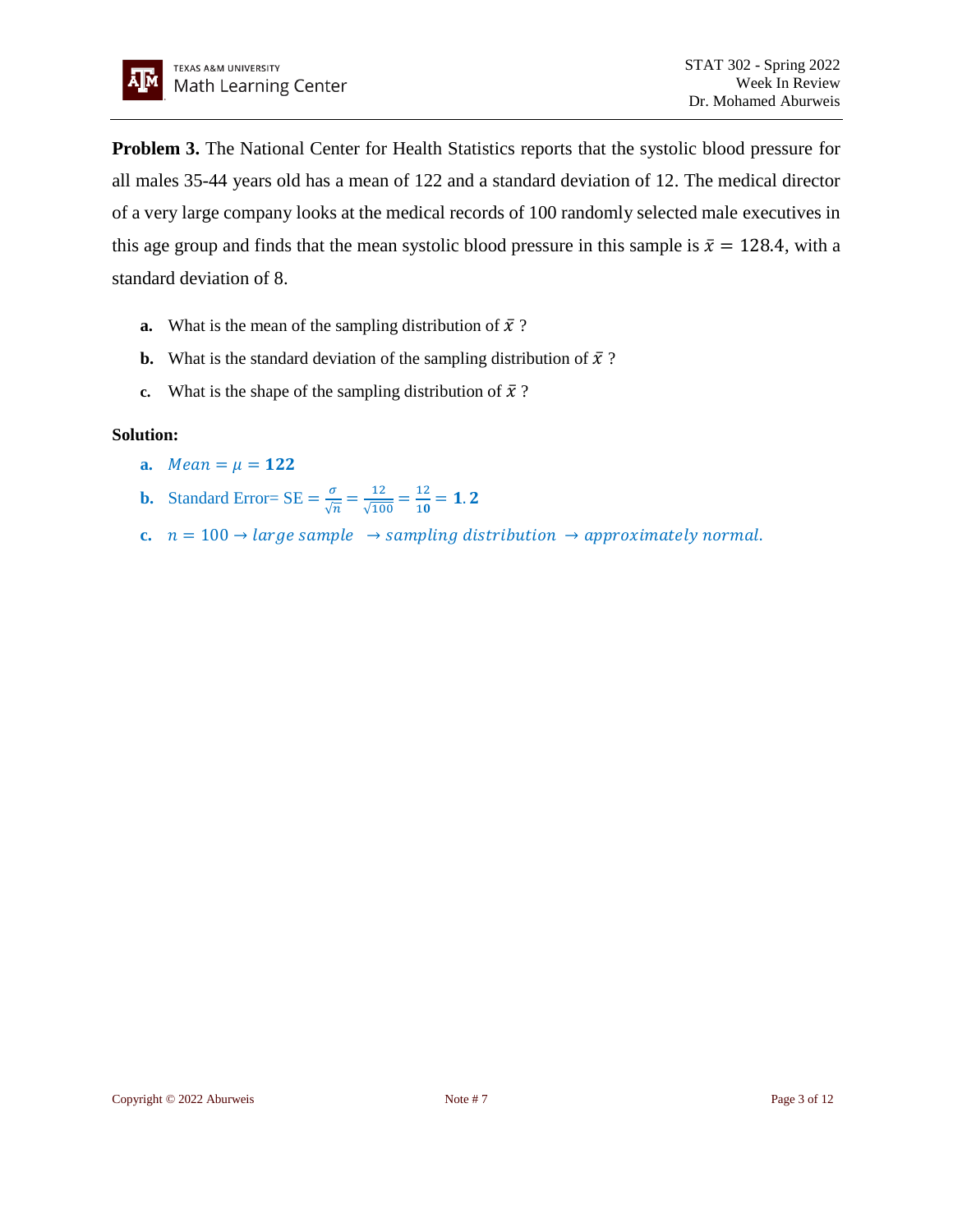**Problem 4.** A person's blood pressure is monitored by taking 5 readings daily. The probability distribution of his readings has a mean of 130 and a standard deviation of 6. Suppose the population distribution of his blood pressure readings is normal.

- **a.** What is the shape of the sampling distribution of  $\bar{x}$  for a sample size of 5?
- **b.** What is the probability that the sample mean exceeds 135 for a sample size of 5?

- $X = blood pressure readings.$
- $X \sim N(\mu = 130, \sigma = 6)$
- **a.**  $\bar{x} \sim N(\text{mean} = \mu = 130 \text{ , } \text{Stdev} = \frac{\sigma}{6}$  $\frac{\sigma}{\sqrt{n}} = \frac{6}{\sqrt{2}}$  $\frac{6}{\sqrt{5}}$  = 2.6833)
- **b.**  $P(\bar{x} > 135) = P\left(Z > \frac{135-130}{2.6833}\right) = P(Z > 1.86) = 1 P(Z < 1.86) = 1 0.9686 = 0.0314$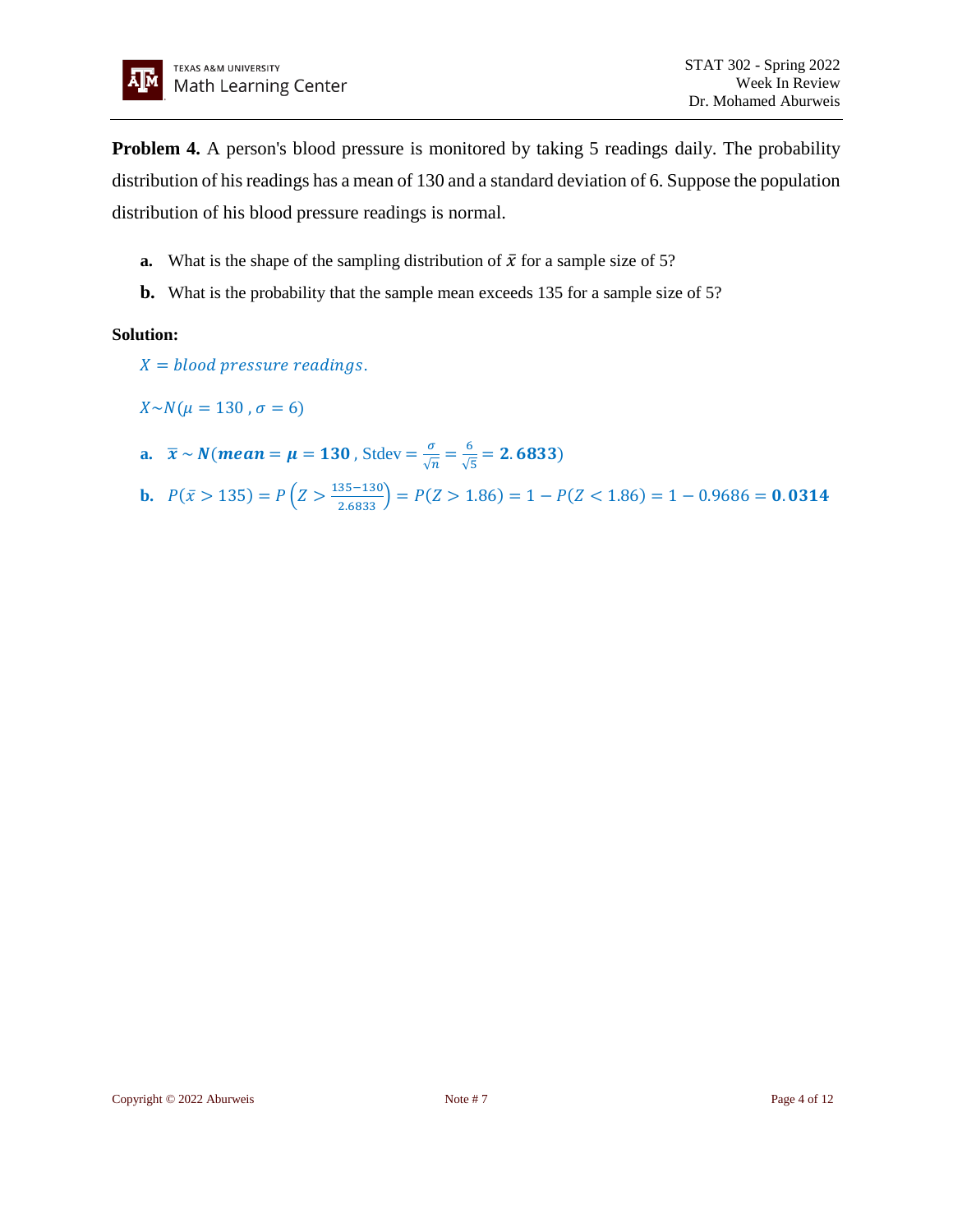

**Problem 5.** Preschool aged children are on average 40 inches tall with a standard deviation of 3.1 inches.

- **a.** What is the probability that a randomly chosen preschool aged child is less than 37 inches tall?
- **b.** Describe the sampling distribution of the mean height of 36 randomly chosen preschool aged children.
- **c.** What is the probability that the mean height of 36 preschool aged children is less than 37 inches?

# **Solution:**

 $X =$  Height of a preschool aged child.

 $X \sim N(\mu = 40, \sigma = 3.1)$ 

- **a.**  $P(X < 37) = P\left(Z < \frac{37-40}{34}\right)$  $\left(\frac{7-40}{3.1}\right) = P\left(Z < \frac{-3}{3.1}\right)$  $\binom{-3}{3.1}$  =  $P(Z < -0.97)$  = **0.1660**
- **b.**  $\bar{x} = average$  height of 36 preschool aged children.

 $\bar{x} \sim N$ (*mean* =  $\mu$  = 40, Stdev =  $\frac{\sigma}{6}$  $\frac{\sigma}{\sqrt{n}} = \frac{3.1}{\sqrt{36}}$  $\frac{3.1}{\sqrt{36}} = 0.5167$ 

**c.**  $\bar{x} \sim N$ (*mean* =  $\mu$  = 40, Stdev = 0.5167)

 $P(\bar{x} < 37) = P\left(Z < \frac{37-40}{0.5167}\right) = P(Z < -5.81) = 0.0002 \approx 0$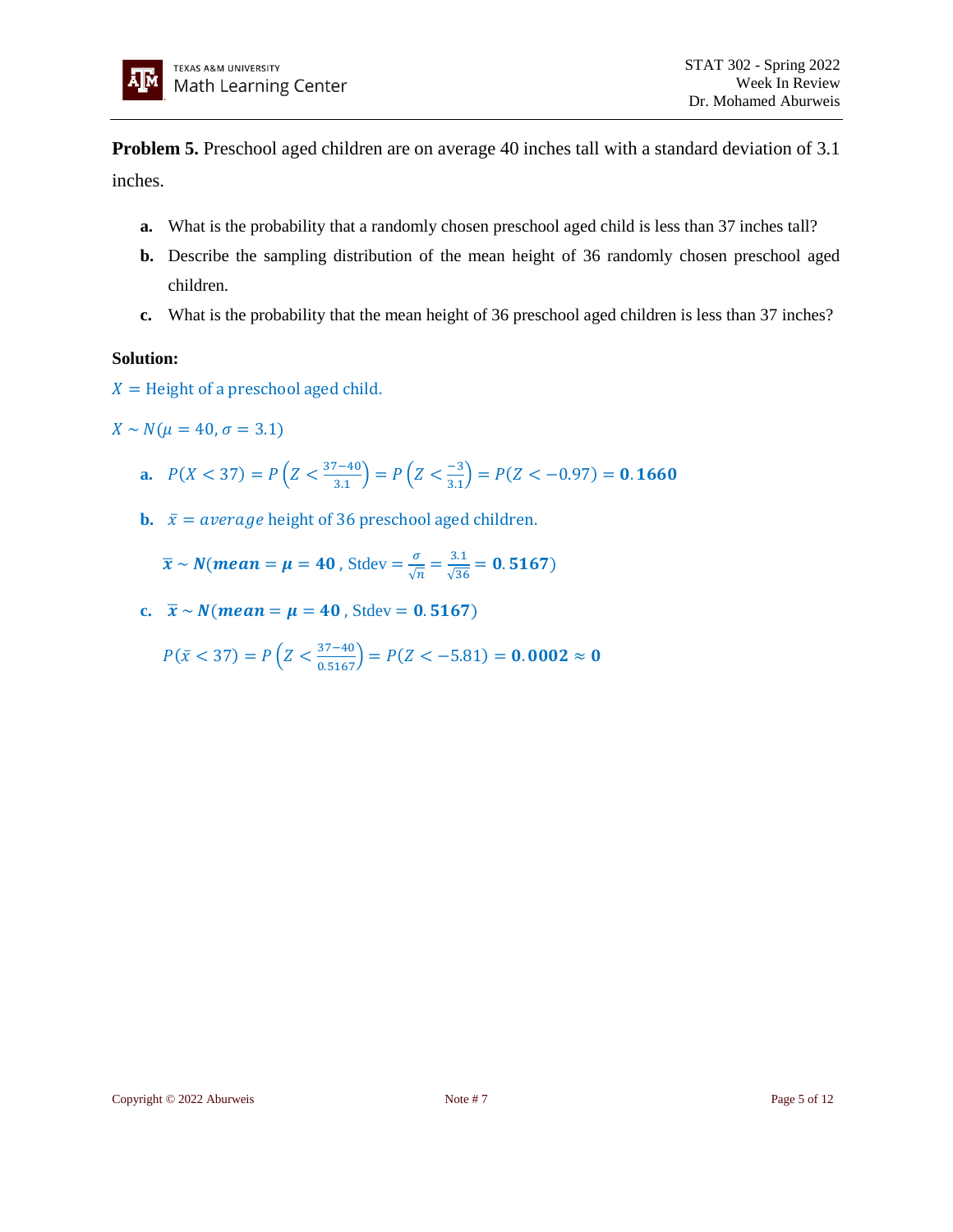**Problem 6.** Jenna wants to know what the true average price of a gallon of gasoline in her city is, so she takes a random sample and creates a 95% confidence interval. The interval from her study is (\$2.47, \$2.85).

- **a.** Based on her interval, is it plausible or possible that the true average price of a gallon of gasoline in her city is \$2.99?
- **b.** Based on her interval, is it plausible or possible that the true average price of a gallon of gasoline in her city is \$2.59?
- **c.** Based on her interval, is it plausible or possible that the true average price of a gallon of gasoline in her city is -\$2.09?

- **a.** It is possible, but not plausible.
- **b.** It is both possible and plausible.
- **c.** It is neither possible nor plausible.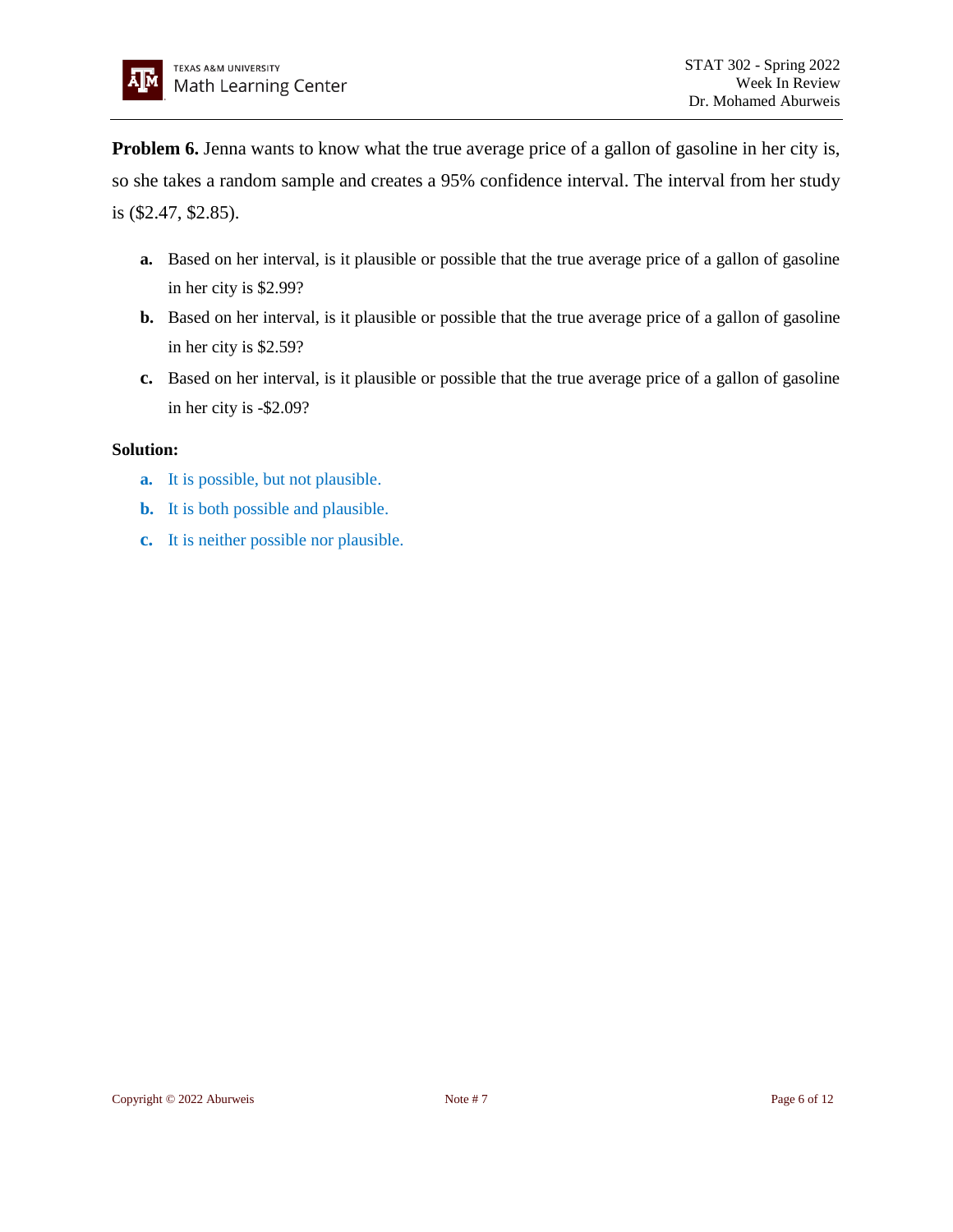

**Problem 7.** Your local school board wants to determine the proportion of people who plan on voting for the school levy in the upcoming election. They conduct a random phone poll, where they contact 150 individuals and ask them whether or not they plan on voting for the levy. Of these 150 respondents, 78 people say they plan on voting for the levy. The school board wants to determine whether or not the data supports the idea that more than 50% of people plan on voting for the levy. **Create a 98% confidence interval for the true proportion of all people who plan on voting for the levy.**

- **a.** What is the 98% confidence interval?
- **b.** What is the correct interpretation of the confidence interval?
- **c.** Are the assumptions met? Explain.
- **d.** Based on the confidence interval, what can you say about the school board's question?

#### **Solution:**

- **a.**  $CI: \hat{p} \pm Z^* \sqrt{\frac{\hat{p}(1-\hat{p})}{n}}$  $\frac{(n-1)-\hat{p}}{n}$  = 0.52 ± (2.326) $\sqrt{\frac{0.52(0.48)}{150}}$  $\frac{2(0.46)}{150}$  = 0.52 ± (2.326)(0.0408)  $= 0.52 \pm 0.0949 \rightarrow 98\% CI: (0.4251, 0.6149)$
- **b.** We are 98% confident that the true proportion of all people who plan on voting for the levy is between 0.4251 and 0.6149.

# **c.**

- i. **Independence:** 
	- Random
	- $n < 10\%$  of the population? unkown
- ii. **Sample size:**

 $n\hat{p} \ge 10$   $\rightarrow$   $(150)(0.52) = 78 \ge 10$ 

- $n(1 \hat{p}) \ge 10 \rightarrow (150)(0.48) = 72 \ge 10$
- **d.** 98% CI: (0.4251,0.6149). This interval includes: values  $< 0.5$ , value = 0.5, and values  $> 0.5$ . we don't know if more than 50% will vote for the levy.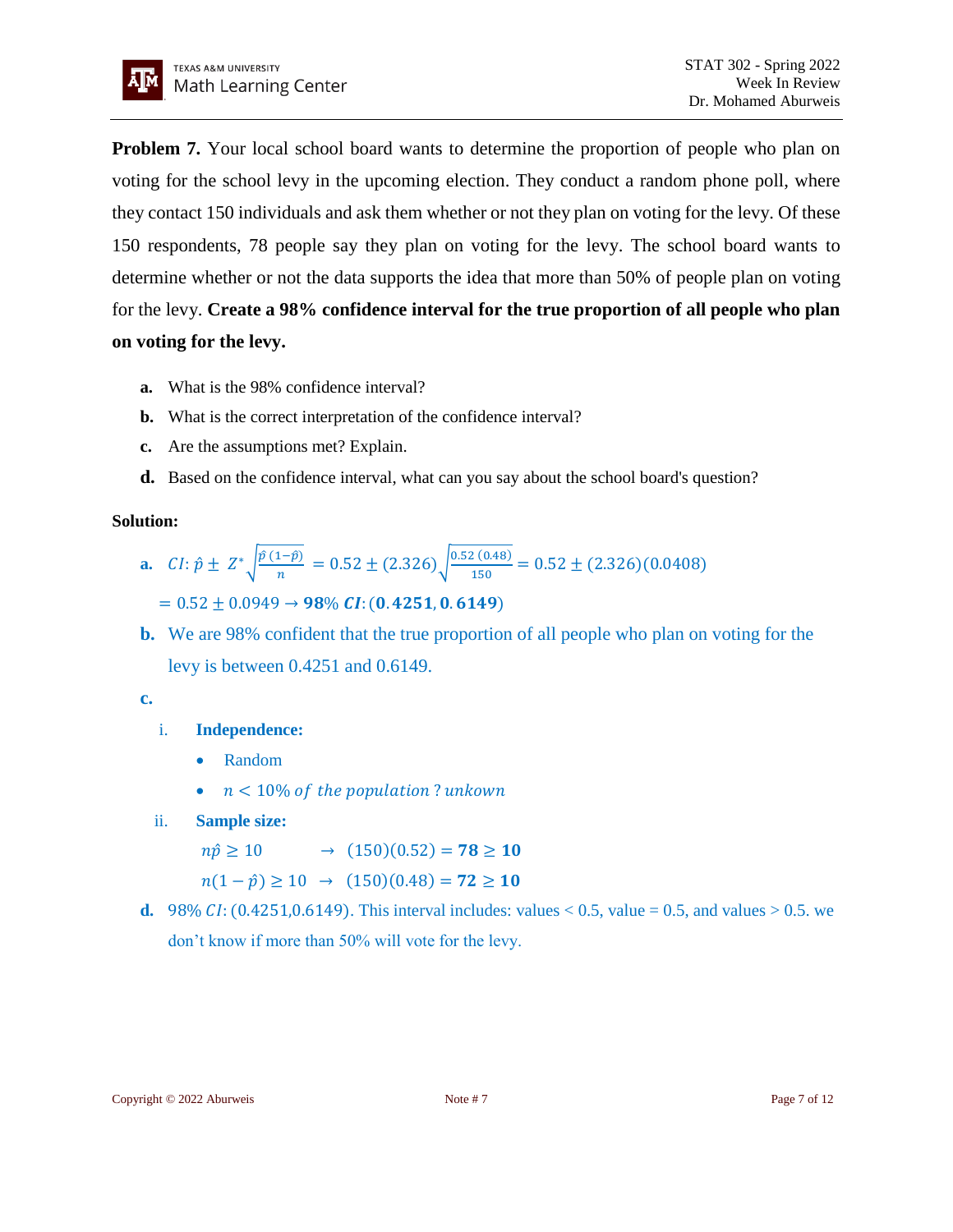

**Problem 8.** Your local school board wants to determine the proportion of people who plan on voting for the school levy in the upcoming election. They conduct a random phone poll, where they contact 150 individuals and ask them whether or not they plan on voting for the levy. Of these 150 respondents, 78 people say they plan on voting for the levy. The school board wants to determine whether or not the data supports the idea that more than 50% of people plan on voting for the levy. **Conduct a hypothesis test at the 0.05 significance level to test this claim.**

- **a.** What are the hypotheses?
- **b.** What is the significance level?
- **c.** What is the value of the test statistic?
- **d.** What is the p-value?
- **e.** What is the correct decision?
- **f.** What is the appropriate conclusion/interpretation?
- **g.** Are the assumptions met? Explain.

# **Solution:**

- **a.**  $H_0: p = 0.50$  VS.  $H_A: p > 0.50$
- **b.**  $\alpha = 0.05$

**c.** 
$$
TS = \frac{\hat{p} - p_0}{\sqrt{\frac{p_0(1 - p_0)}{n}}} = \frac{0.52 - 0.5}{\sqrt{\frac{(0.50)(0.50)}{150}}} = \frac{0.02}{0.0408} = 0.49
$$

**d.**  $p - value = P(\text{get our results or more extreme} | H_0 \text{ is true})$ 

$$
p-value = P(\hat{p} > 0.52 \mid p = 0.50) = P(Z > 0.49) = 1 - P(Z < 0.49) = 1 - 0.6879 = 0.3121
$$

- **a.** ∵ 0.3121 >  $\alpha = 0.05$ , ∴ Fail to reject  $H_0$ .
- **b.** The data does not provide statistically significant evidence that the true proportion of all Americans who are planning to vote for the levy is greater than 0.50.

**c.**

# i. **Independence:**

- Random
- $n < 10\%$  of the population? unknown
- ii. **Sample size:**

$$
n\hat{p} \ge 10 \qquad \to \quad (150)(0.52) = 78 \ge 10
$$

 $n(1 - \hat{p}) \ge 10 \rightarrow (150)(0.48) = 72 \ge 10$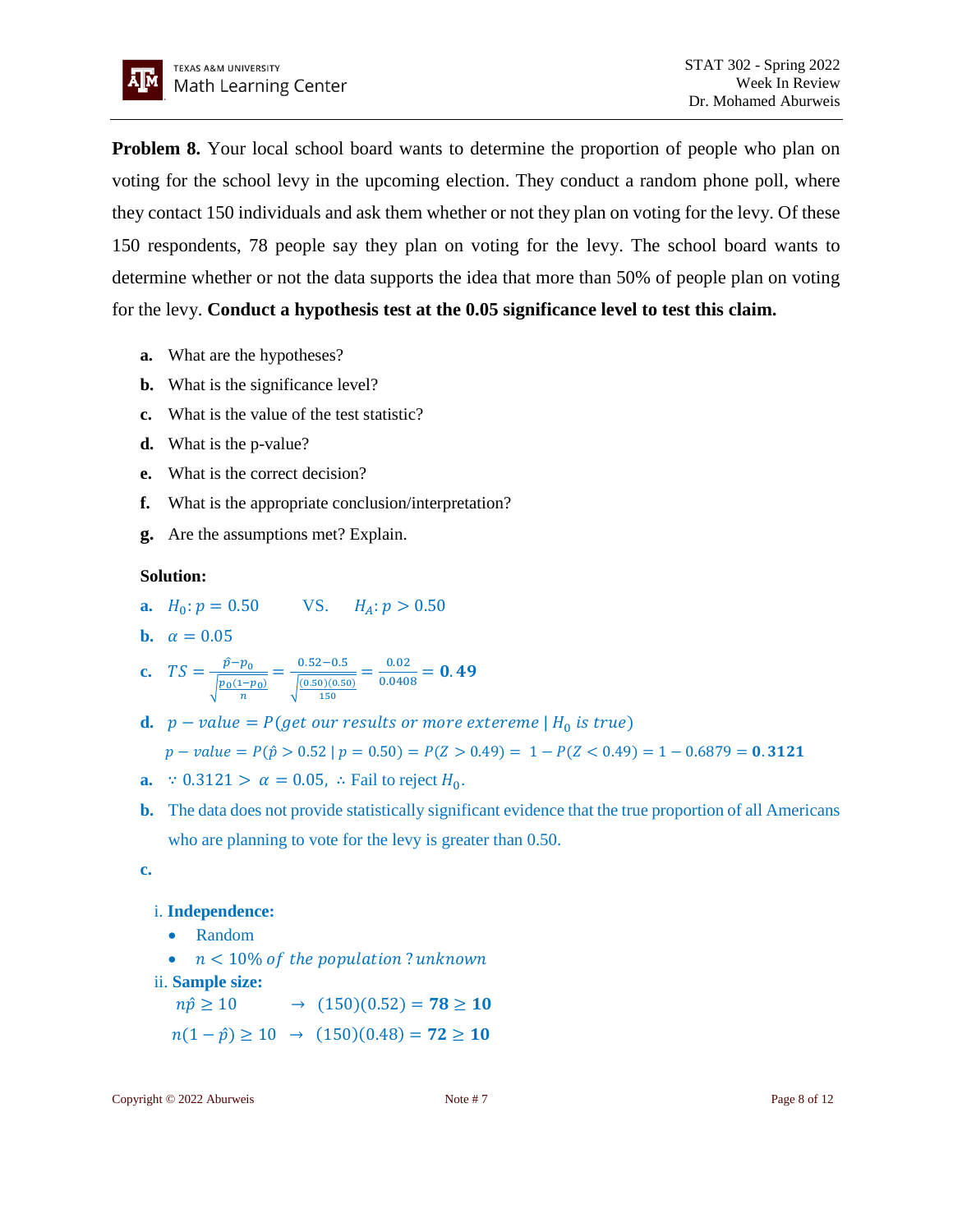

**Problem 9.** Your local school board wants to determine if the proportion of people who plan on voting for the school levy in the upcoming election is different for families who have elementary aged students and families that do not. They conduct a random phone poll, where they contact 200 families. Of the 100 families with elementary-aged students, 75 say they plan on voting for the levy. Of the 100 families without elementary-aged students, 68 say they plan on voting for the levy. Let Group  $A =$  Families with Elementary Aged Students and Group  $B =$  Families without Elementary Aged Students. **Create a 98% confidence interval for the difference between the two proportions.**

- **a.** What is the 98% confidence interval?
- **b.** What is the correct interpretation of the confidence interval?
- **c.** Are the assumptions met? Explain.
- **d.** Based on the confidence interval, what can you say about the school board's question?

#### **Solution:**

**a.** 
$$
CI: (\hat{p}_A - \hat{p}_B) \pm Z^* \sqrt{\frac{\hat{p}_A (1 - \hat{p}_A)}{n_A} + \frac{\hat{p}_B (1 - \hat{p}_B)}{n_B}}
$$
  
\n $\hat{p}_A = \frac{75}{100} = 0.75$ ,  $n_A = n_E = 100$  (Group A)  
\n $\hat{p}_B = \frac{68}{100} = 0.68$ ,  $n_{AB} = n_{NE} = 100$  (Group B)  
\n $Z^* = 2.326$ 

$$
(0.75 - 0.68) \pm (2.326) \sqrt{\frac{0.75 (0.25)}{100} + \frac{0.68 (0.32)}{100}} = 0.07 \pm (2.326)(0.06365)
$$
  
= 0.07 ± 0.148 → 98% CI: (-0.078, 0.218)

**b.** We are 98% confident that the true difference between the proportion of all families with elementary kids and the proportion of all families without elementary kids who plan on voting for the levy is between -0.078 and 0.218.

**c.**

# i. **Independence:**

- Independence within groups? Random.
- Independence between groups? Separate samples.
- ii. **Sample size:**

 $Elementry - Yes = 75 \ge 10$  None elementry  $- Yes = 68 \ge 10$  $Elementry - No = 25 \ge 10$  None elementry  $- No = 32 \ge 10$ 

**d.** Zero is included in the interval, there may not be a difference.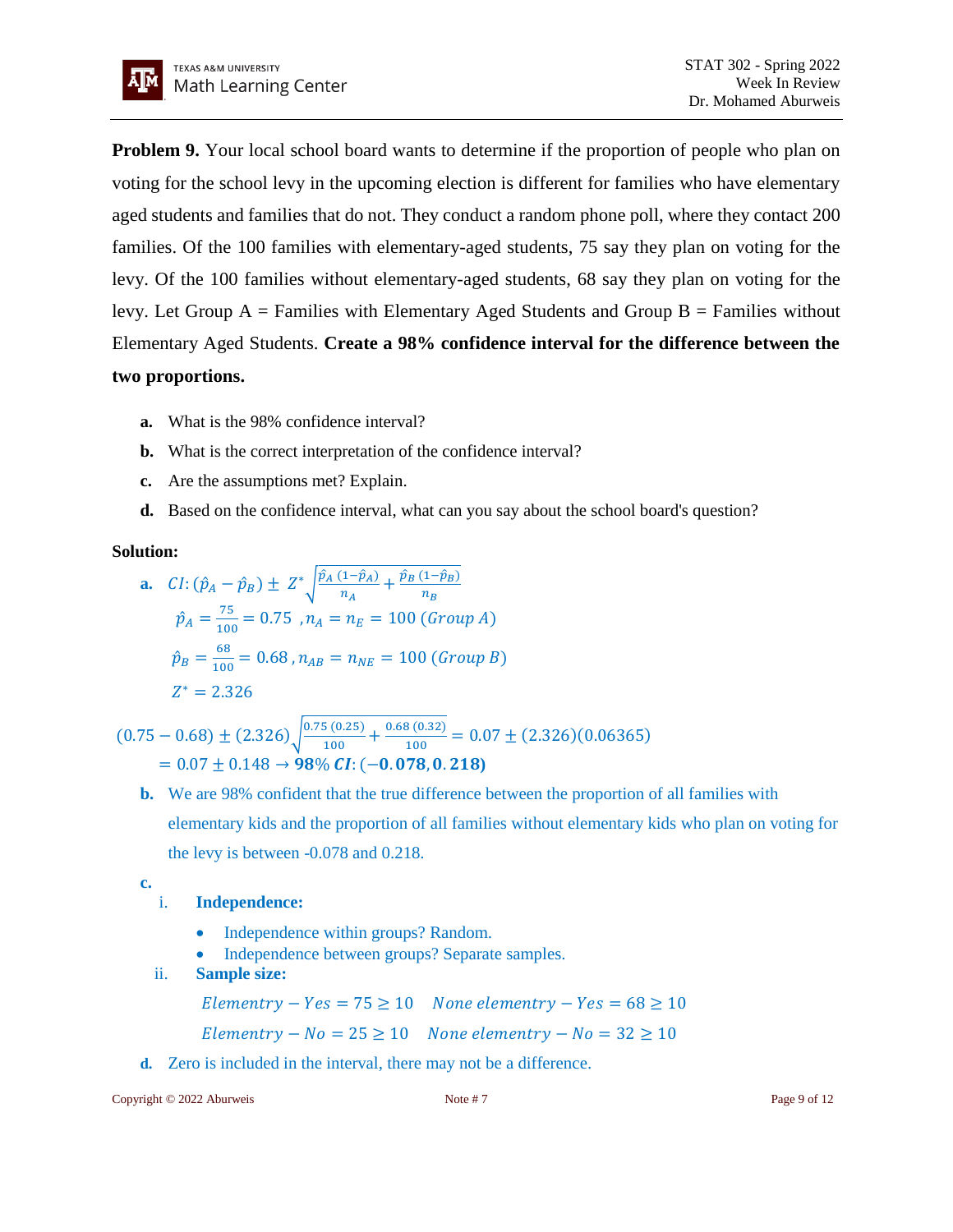

**Problem 10.** Your local school board wants to determine if the proportion of people who plan on voting for the school levy in the upcoming election is different for families who have elementary aged students and families that do not. They conduct a random phone poll, where they contact 200 families. Of the 100 families with elementary-aged students, 75 say they plan on voting for the levy. Of the 100 families without elementary-aged students, 68 say they plan on voting for the levy. Let Group  $A =$  Families with Elementary Aged Students and Group  $B =$  Families without Elementary Aged Students. **Conduct a hypothesis test at the 0.02 significance level to test this.**

- **a.** What are the hypotheses?
- **b.** What is the significance level?
- **c.** What is the value of the test statistic?
- **d.** What is the p-value?
- **e.** What is the correct decision?
- **f.** What is the appropriate conclusion/interpretation?
- **g.** Are the assumptions met? Explain.

- **a.**  $H_0: p_F = p_{NE}$  vs.  $H_A: p_F \neq p_{NE}$
- **b.**  $\alpha = 0.05$
- **c.** First, we need to calculate  $\hat{p}_{pooled} \rightarrow \hat{p}_{pooled} \frac{S_E + S_{NE}}{N_E + N_{NE}}$  $\frac{S_E + S_{NE}}{N_E + N_{NE}} = \frac{75 + 68}{100 + 10}$  $\frac{75+68}{100+100} = \frac{143}{200}$  $\frac{143}{200}$  = 0.715

$$
TS = \frac{\hat{p}_A - \hat{p}_B}{\sqrt{\frac{\hat{p}_{pooled} (1 - \hat{p}_{pooled})}{n_A} + \frac{\hat{p}_{pooled} (1 - \hat{p}_{pooled})}{n_B}}} = \frac{0.75 - 0.68}{\sqrt{\frac{(0.715)(0.285)}{100} + \sqrt{\frac{(0.715)(0.285)}{100}}} = \frac{0.75 - 0.68}{\sqrt{\frac{(0.715)(0.285)}{100} + \sqrt{\frac{(0.715)(0.285)}{100}}} = 0.10
$$

- **d.**  $p value = P(|Z| > 1.10) = P(Z < -1.10 + Z > 1.10) = 2 \times P(Z < -1.10) = 2 \times 0.1357 =$ 0.2714
- **e.**  $p \cdots 0.2714 > \alpha = 0.02$ , ∴ Fail to reject  $H_0$ .
- **f.** The data does not provide statistically significant evidence that the true proportion of all elementary school families that will vote for the school levy and the true proportion of all non-elementary school families that will vote for the school levy are different.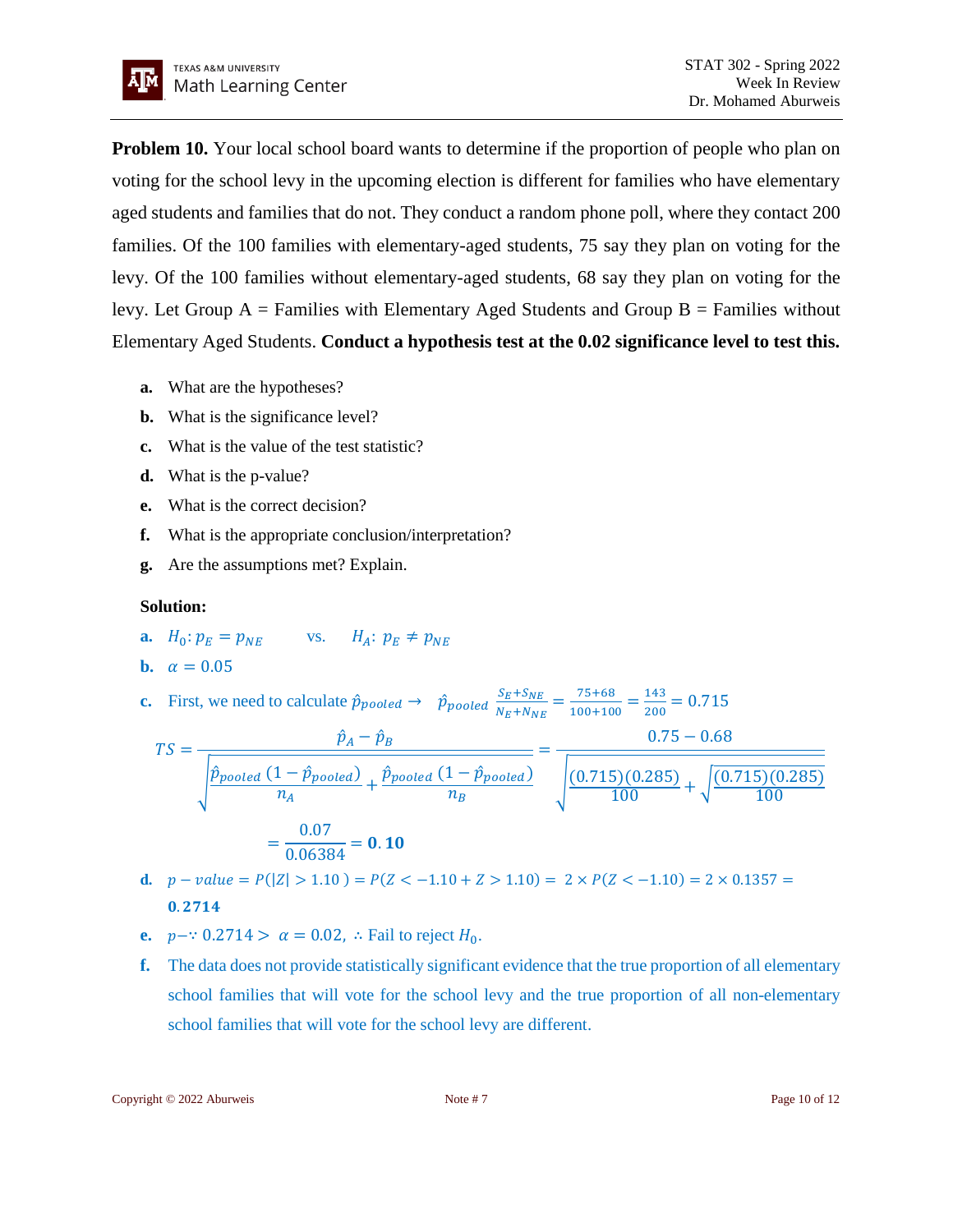

#### **g.**

#### i. **Independence:**

- Independence within groups? Random.
- Independence between groups? Separate samples.

# ii. **Sample size / success-failure:**

 $n_A \times \hat{p}_{pooled} = (100)(0.715) = 71.5 \ge 10$  $n_B \times \hat{p}_{pooled} = (100)(0.715) = 71.5 \ge 10$  $n_A \times (1 - \hat{p}_{pooled}) = (100)(0.285) = 28.5 \ge 10$  $n_B \times (1 - \hat{p}_{pooled}) = (100)(0.285) = 28.5 \ge 10$